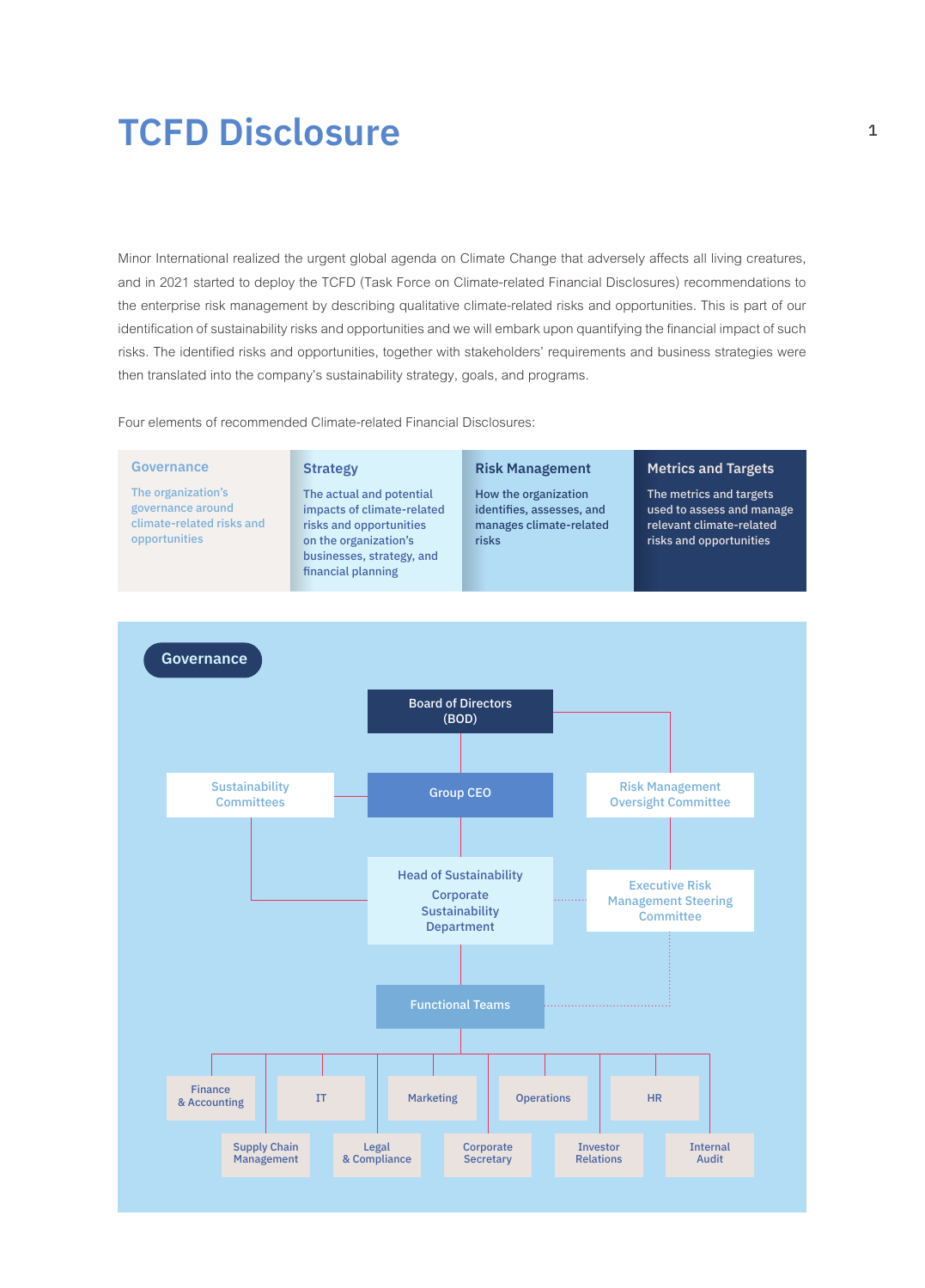Climate-related risks and opportunities are managed by Executive Risk Management Steering Committee, in cooperation with Corporate Sustainability Department, and reporting to the Risk Management Oversight Committee.

The Risk Management Oversight Committee consists of a minimum of three directors, with the role to assist the Board in its oversight of the Company's management of key risks, including strategic, operational, and climaterelated risks, as well as the guidelines, policies, and processes for monitoring and mitigating such risks. This includes identifying opportunities that may arise from such risks.

The Executive Risk Management Steering Committee is composed of the following C-Suite Officers and executives: Corporate Chief Financial Officer (Chairman), Chief Operating Officer - Minor Food, Chief Operating Offer - Minor Lifestyle, Chief Strategy Officer, Chief Financial Officers of each business group, Chief Commercial Officer and General Counsel, Chief Information Officer, Head of Sustainability, and Head of Internal Audit and Risk Management. The Committee has the responsibility for reviewing overall implementation of risk management across the group to assure that key risks are effectively identified and managed. This includes climate-related risks and opportunities.

CEO's and CFO's of each business units are responsible for identifying risks, monitoring, and implementing risk management measures. This includes climate-related risks and opportunities. The business units are risk owners and have primary responsibility to promote risk awareness within their operations, and effectively managing risks on a day-to-day basis. Furthermore, the business units are also responsible for identifying their own risk appetite and risk tolerant within their operations and aligning with the broader risk appetite cascaded down to them.

Identified climate-related risks and opportunities are translated into company's sustainability strategy, goals, and programs. Our efforts to embed sustainability in all business units receive strong support from the Board of Directors and senior management. The Board endorses Minor long-term sustainability goals and rolling 5-Year Sustainability Strategy, which is presented annually, and reviews progress quarterly. Sustainability Strategy is developed by the Corporate Sustainability Department headed by Head of Sustainability and sponsored by Group CEO and C-level executives. The sustainability committee is attended by C-level executives and senior management of relevant functions from all 3 business groups and the Corporate Sustainability Department and meets quarterly to discuss implementation plan, review progress towards sustainability goals and provide necessary resources. The Corporate Sustainability Department is responsible for updating and executing our Sustainability Strategy. The team consults with senior management of all business units and works closely with all business units to embed sustainability and ensure our sustainability initiatives and practices are aligned with the Group's overall strategic direction. The team also facilitates by monitoring and communicating progress of our sustainability initiatives and practices.

Details of Sustainability Governance Structure are presented on Minor's website under **[Sustainability Governance](https://www.minor.com/en/sustainability/
sustainability-governance-structure)  [Structure](https://www.minor.com/en/sustainability/
sustainability-governance-structure)**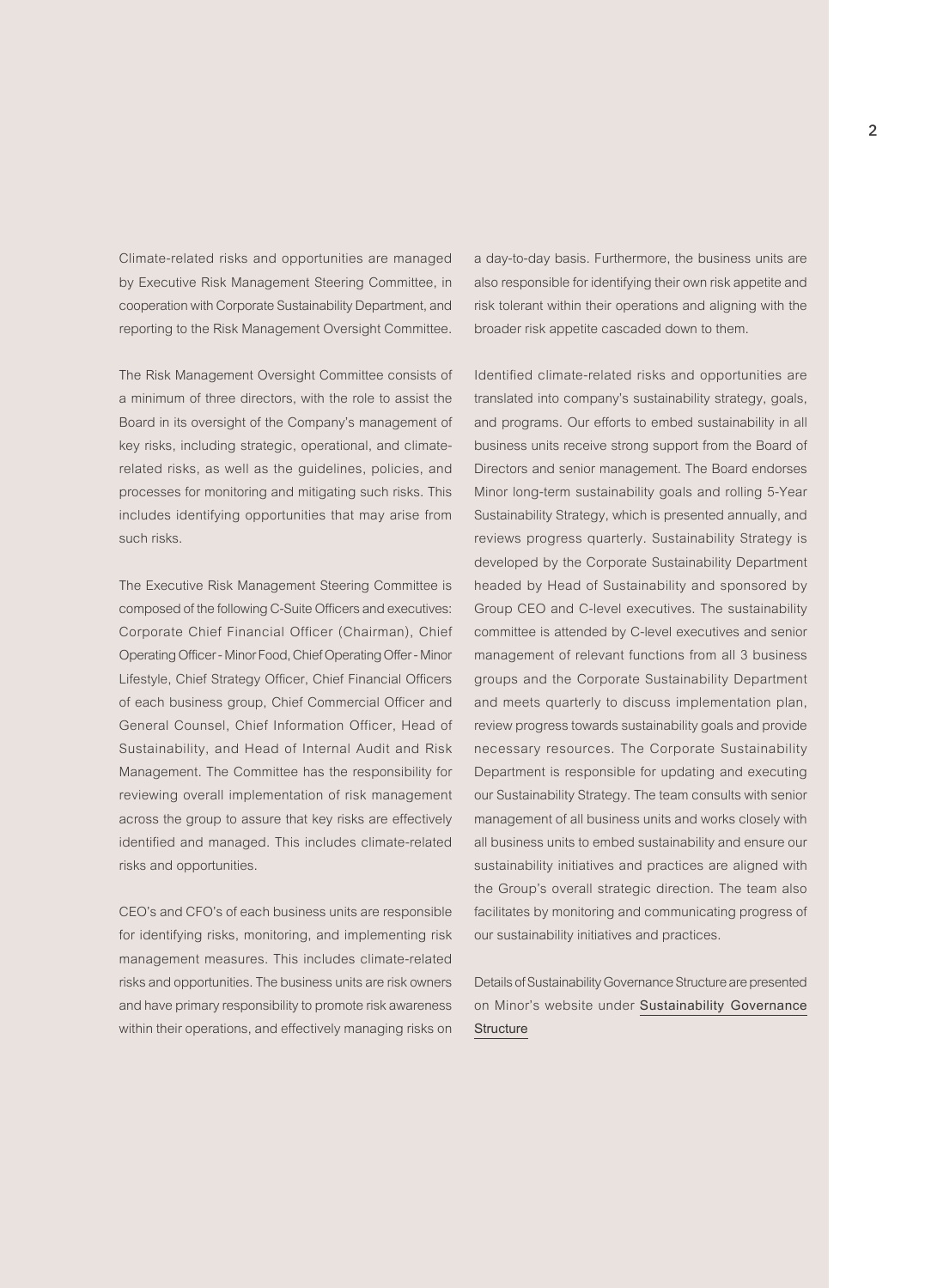### **Strategy**

In 2021, we formally deployed TCFD into our enterprise risk management by describing qualitative climate-related risks and opportunities.



tracking of risks and reporting of risks, as well as the identification of opportunities, that are linked to the Company's

sustainable strategies. The proposal was approved by the RMOC and the Board in November 2021.

3